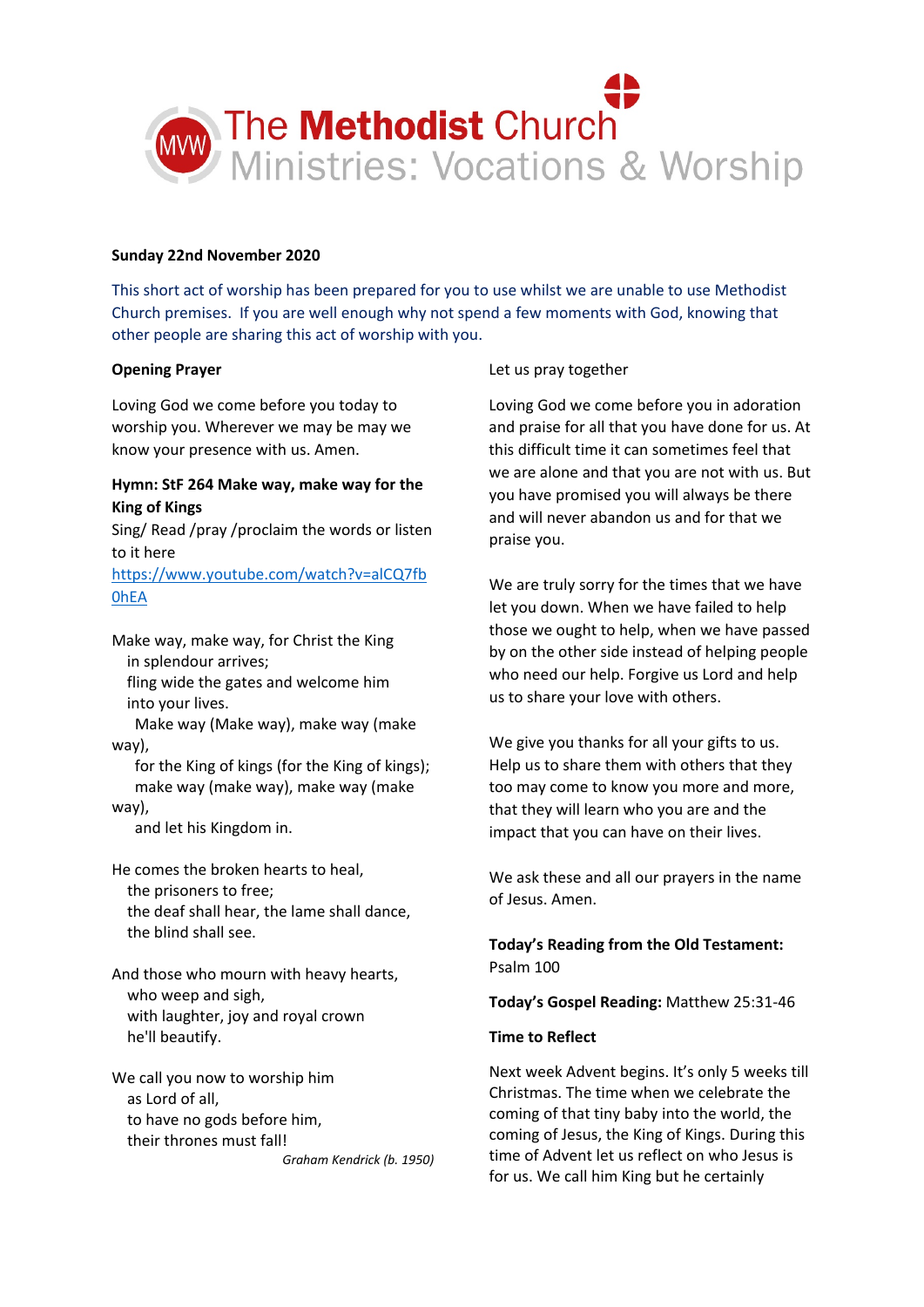wasn't the king that the Jewish people at the time were expecting him to be. He is our King. He is the Light of the World and we are called to share with others who he is, the Light of the World and the King of Kings.

Our reading talks about helping those in need. By helping those in need we are sharing the love and good news of Jesus with other people. By doing this we are enabling others to come to know him for themselves. In the midst of the pandemic it can be difficult to know how we can help others at the moment. Verse 40 of our reading says this "And the king will answer them, "Truly I tell you, just as you did it to one of the least of these who are members of my family, you did it to me." Perhaps at the moment we can help others by donating food, or clothes or just simply phoning someone up for a chat. All these ways of helping others enable us to do what he asked us to do and to share the love and good news of Jesus which is needed more than ever at the moment.

There are people out there on our streets who have missed out on the opportunity of finding the King of Kings, of finding out for themselves what the real meaning of Christmas is. To them Christmas is just another holiday. They have never known what it is all about, they have never known the difference that this tiny baby will have on their lives if they only take the opportunity to look for him. We know the difference that he has made and it's up to us to give people that opportunity to find him for themselves. Let us take the opportunity to share with others who this King of Kings is and what difference he can make in their lives.

Take a time to sit quietly

### **A time of prayer**

Loving God we come before you now to pray for our world. The world which you created, in which there is so much trouble. Help us to mend your broken world that all may live in peace. We pray for world leaders as they seek to do the best they possibly can in leading us through the pandemic. Give them guidance

and wisdom in all their decision-making as they seek to bring the virus under control.

We pray for the church across the world as it seeks to serve and to share the good news amidst the pandemic. Give strength and peace to our church leaders as they seek to guide us throughout this difficult time. May they find rest and renewal in you when they need it. We pray for our own churches and for the day in which we can all safely meet together for worship once more.

We pray for all those who are in need of our prayers at this time, those in hospital and those who care for them, those struggling with mental health problems, those who feel alone with no one to whom they can turn. We pray for those on the frontline who are working to overcome the virus. May they know your peace, strength and love. We bring before you our concerns for people we know who are in need of our prayers at this time.

We commend to you those who have died, knowing that you welcome them home with open arms. We place them into your care knowing that we will be reunited with them one day. Comfort those who mourn their loss and may they know your presence with them at this difficult time.

We pray for ourselves. You alone know what we need right now. Give us what we need to face the days ahead as we continue to wrestle with this pandemic which affects us all in some way or another. We ask these and all our prayers in Jesus' name. Amen.

**The Lord's Prayer** *Our Father ……*

# *Hymn: Listen to StF 693 Beauty for Brokenness*

*(*[https://www.youtube.com/watch?v=08utbDF](https://www.youtube.com/watch?v=08utbDFP9AE) [P9AE](https://www.youtube.com/watch?v=08utbDFP9AE)*)*

Beauty for brokenness, hope for despair, Lord, in your suffering world this is our prayer.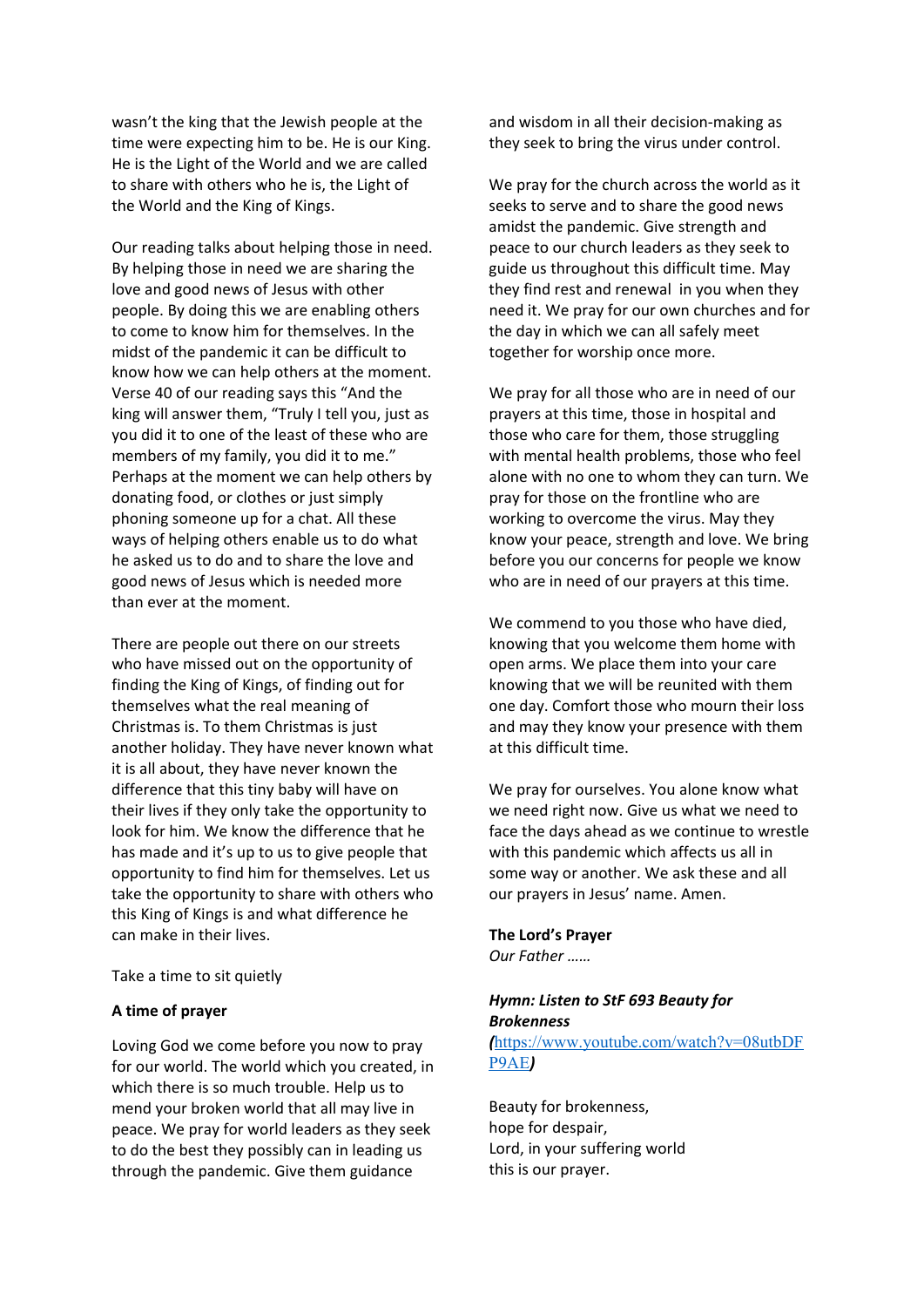Bread for the children, justice, joy, peace, sunrise to sunset, your kingdom increase!

Shelter for fragile lives, cures for their ills, work for all people, trade for their skills; land for the dispossessed, rights for the weak, voices to plead the cause of those who can't speak.

> God of the poor, friend of the weak, give us compassion we pray: melt our cold hearts, let tears fall like rain; come, change our love from a spark to a flame.

Refuge from cruel wars, havens from fear, cities for sanctuary, freedoms to share. Peace to the killing-fields, scorched earth to green, Christ for the bitterness, his cross for the pain.

Rest for the ravaged earth, oceans and streams plundered and poisoned - our future, our dreams. Lord, end our madness, carelessness, greed; make us content with the things that we need.

### Refrain

Lighten our darkness, breathe on this flame until your justice burns brightly again; until the nations learn of your ways, seek your salvation and bring you their praise. Refrain

# As Christmas draws nearer may we share your

Lord,

**A prayer of blessing**

love with others. Help us to show them who you are that they may discover you for themselves. Amen.

> Original Materials by Rebekah Fairhurst, Bolton Methodist Mission All Hymns reproduced under CCLi 1144191. Local Churches please insert CCCLi No here

## Psalm 100

A Psalm of thanksgiving.

- $1$  Make a joyful noise to the Lord, all the earth.
- $2$  Worship the Lord with gladness; come into his presence with singing.
- $3$  Know that the Lord is God. It is he that made us, and we are his; we are his people, and the sheep of his pasture.
- $4$  Enter his gates with thanksgiving, and his courts with praise. Give thanks to him, bless his name.
- $5$  For the Lord is good; his steadfast love endures for ever, and his faithfulness to all generations.

## Matthew 25:31-46

'When the Son of Man comes in his glory, and all the angels with him, then he will sit on the throne of his glory. 32All the nations will be gathered before him, and he will separate people one from another as a shepherd separates the sheep from the goats, 33and he will put the sheep at his right hand and the goats at the left. 34Then the king will say to those at his right hand, "Come, you that are blessed by my Father, inherit the kingdom prepared for you from the foundation of the world; 35for I was hungry and you gave me food, I was thirsty and you gave me something to drink, I was a stranger and you welcomed me, 36I was naked and you gave